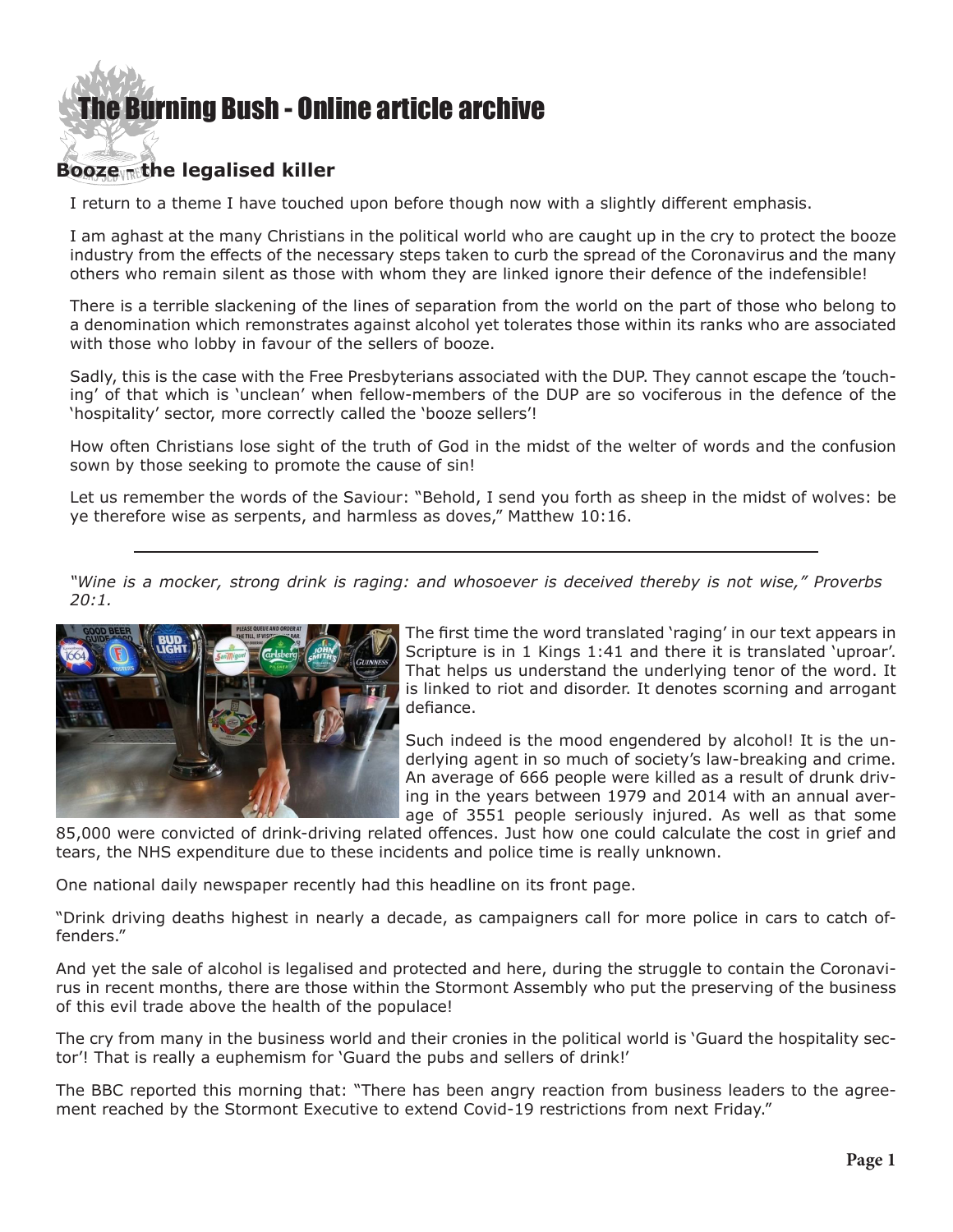## **[The Burning Bush - Online article archive](http://www.ivanfoster.net)**

Just who were they referring to as 'angry' business leaders? Well, the picture above these words tells us who they are! They are the sellers of booze.

The sale of cannabis or any other so-called 'recreational drug', that resulted in the death of the one who purchased the drug or resulted in the death of another as a result of the intoxication caused to the purchaser of the drug, would result in the one who sold it being prosecuted.

However, a publican may sell his booze and that sale result in death and injury, yet there are no consequences for the publican in normal circumstances. It is deemed that all fault lies with the consumer of the alcohol and the death and injury that he/she caused as a result.

Yet, it is not the same with the seller of what is in truth, the much less common drugs, such as cannabis and heroin. The seller is also deemed guilty of a crime!

How is it that publicans are deemed legitimate and esteemed businessmen while the purveyors of cannabis and the many other concoctions available on 'the street' are deemed criminals?

It comes down to public endorsement of this activity. Today we see that, which but a few short years ago was judged to be utterly reprehensible, embraced and sanctioned by the general public. Laws condemning certain activities have been removed from the Statute Book for that which was once forbidden is now considered perfectly proper and decent! Sodomy, abortion, moral perversity of virtually every form are embraced and endorsed. Indeed, it is considered an offence against humanity to condemn such behaviour and one is liable to prosecution, were one to condemn many of the practices of today!

The Christian must ever resist such trends and never embrace the idea that since 'times have changed' and with that change, evil has become good, and consequently tolerate the new morality.

The standards by which the Christian is to live NEVER change! Some three and half millennia ago the Lord stated this to His people. "Sanctify yourselves therefore, and be ye holy: for I am the LORD your God. And ye shall keep my statutes, and do them: I am the LORD which sanctify you," Leviticus 20:7-8.

That same truth was repeated about two thousand years ago to the Church of Christ universal. "But as he which hath called you is holy, so be ye holy in all manner of conversation; because it is written, Be ye holy; for I am holy," 1 Peter 1:15-16.

The Lord Himself is the standard and yardstick by which the Christian must live. He does not change in His person or character. "For I am the LORD, I change not," Malachi 3:6. "Jesus Christ the same yesterday, and to day, and for ever," Hebrews 13:8. That being so, the One we follow will ever lead us in the old paths of holiness and truth. That is God's will for us today amidst the shifting sands of modern morality. "Thus saith the LORD, Stand ye in the ways, and see, and ask for the old paths, where is the good way, and walk therein, and ye shall find rest for your souls. But they said, We will not walk therein," Jeremiah 6:16.

The response of the people in Jeremiah's day, a day of national apostasy and rebellion is to be noted. "But they said, We will not walk therein." That is the response of the majority today and sadly, some professing believers are to be found within the ranks of these rebels!

It ought not to be so. Christians MUST stay on the old paths and not desert them for some new and apparently better way.

Please remember the words spoken before unto those believers tempted to embrace notions and practices contrary to God's Word. The Saviour Himself warned us all of the workers of deception who would come.

"For then shall be great tribulation, such as was not since the beginning of the world to this time, no, nor ever shall be. And except those days should be shortened, there should no flesh be saved: but for the elect's sake those days shall be shortened. Then if any man shall say unto you, Lo, here is Christ, or there; believe it not.